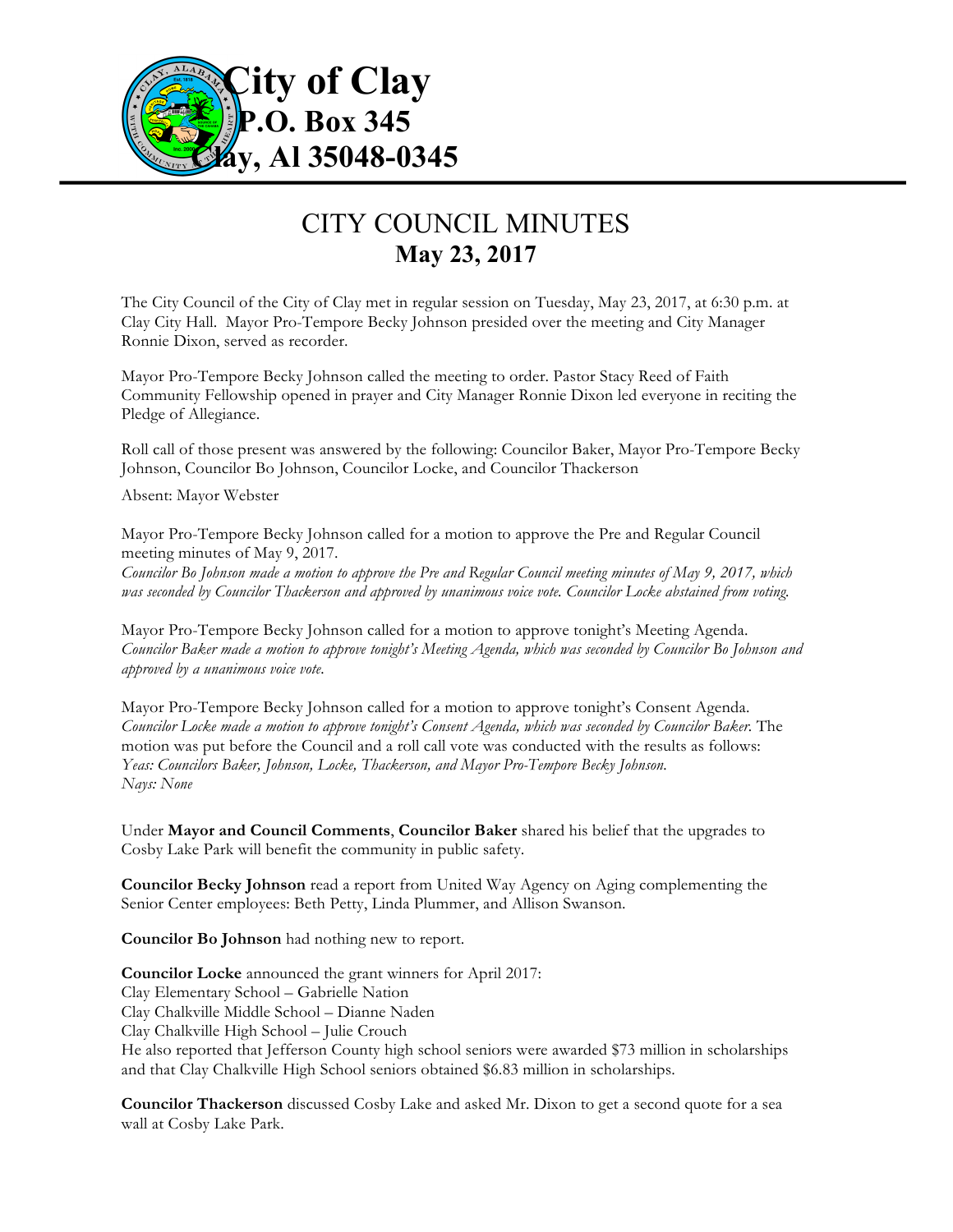

## **CITY OF CLAY CITY COUNCIL MINUTES May 23, 2017**

Under **Reading of Petitions, Applications, Complaints, Appeals, Communications, etc.,** Mayor Pro-Tempore Becky Johnson announced that there were none.

Under the **City Manager's Report**, Mr. Dixon reported the account balances in the General Fund =  $$737,142.73$ ; Contractors Bond =  $$147,065.80$ ; Capital Improvement Fund =  $$471,962.01$ ; 4 & 5 Cent Gasoline Fund = \$114,436.25; 7 Cent Gasoline Fund = \$52,420.60; Building Fund = \$400,000.00; Paving Supplement Fund = \$325,000.00; Contingency Fund = \$1,100,000.00; BBT Fund= \$15,527.68; Ballpark Registration Income = \$43,552.33; and Ballpark Sports Expense = (\$65,813.01).

Mr. Dixon announced that football and fall softball registration will take place online from June 1 until June 30 and fall baseball registration will be July 1until July 31.

Under the **Public Hearing,** Mayor Pro-Tempore Becky Johnson announced there were none.

Under **Resolutions, Ordinances, Orders and Other Business** Mayor Pro-Tempore Becky Johnson called for a motion to enter into Unanimous Consent.

*Councilor Baker made a motion to suspend the regular rules of order and enter into Unanimous Consent, which was seconded by Councilor Locke.* The motion was put before the Council and a roll call vote was conducted with the results as follows:

*Yeas: Councilors Baker, Johnson, Locke, Thackerson, and Mayor Pro-Tempore Becky Johnson. Nays: None*

Mayor Pro-Tempore Becky Johnson introduced Ordinance 2017-04, An Ordinance Amending Ordinance 2010-01, which was read by City Manager Ronnie Dixon.

*Councilor Bo Johnson made a motion to approve Ordinance 2017-04, which was seconded by Councilor Baker.* The motion was put before the Council and a roll call vote was conducted with the results as follows: *Yeas: Councilors Baker, Johnson, Locke, Thackerson, and Mayor Pro-Tempore Becky Johnson. Nays: None*

Mayor Pro-Tempore Becky Johnson introduced Resolution 2017-12, A Resolution Amending Resolution 2017-09, which was read by City Manager Ronnie Dixon. *Councilor Baker made a motion to approve Resolution 2017-12, which was seconded by Councilor Thackerson.* The motion was put before the Council and a roll call vote was conducted with the results as follows: *Yeas: Councilors Baker, Johnson, Locke, Thackerson, and Mayor Pro-Tempore Becky Johnson. Nays: None*

Mayor Pro-Tempore Becky Johnson introduced Resolution 2017-13, A Resolution Releasing the Lien for Abatement of Weeds on the Property Located at 2308 Old Springville Road, Birmingham, Alabama, 35215, which was read by City Manager Ronnie Dixon.

*Councilor Thackerson made a motion to approve Resolution 2017-13, which was seconded by Councilor Bo Johnson.*  The motion was put before the Council and a roll call vote was conducted with the results as follows: *Yeas: Councilors Baker, Johnson, Locke, Thackerson, and Mayor Pro-Tempore Becky Johnson. Nays: None*

Mayor Pro-Tempore Becky Johnson introduced Resolution 2017-14, A Resolution Releasing the Lien for Abatement of Weeds on the Property Located at 5139 Darlene Drive, Pinson, Alabama, 35126, which was read by City Manager Ronnie Dixon.

*Councilor Locke made a motion to approve Resolution 2017-14, which was seconded by Councilor Baker.* The motion was put before the Council and a roll call vote was conducted with the results as follows: